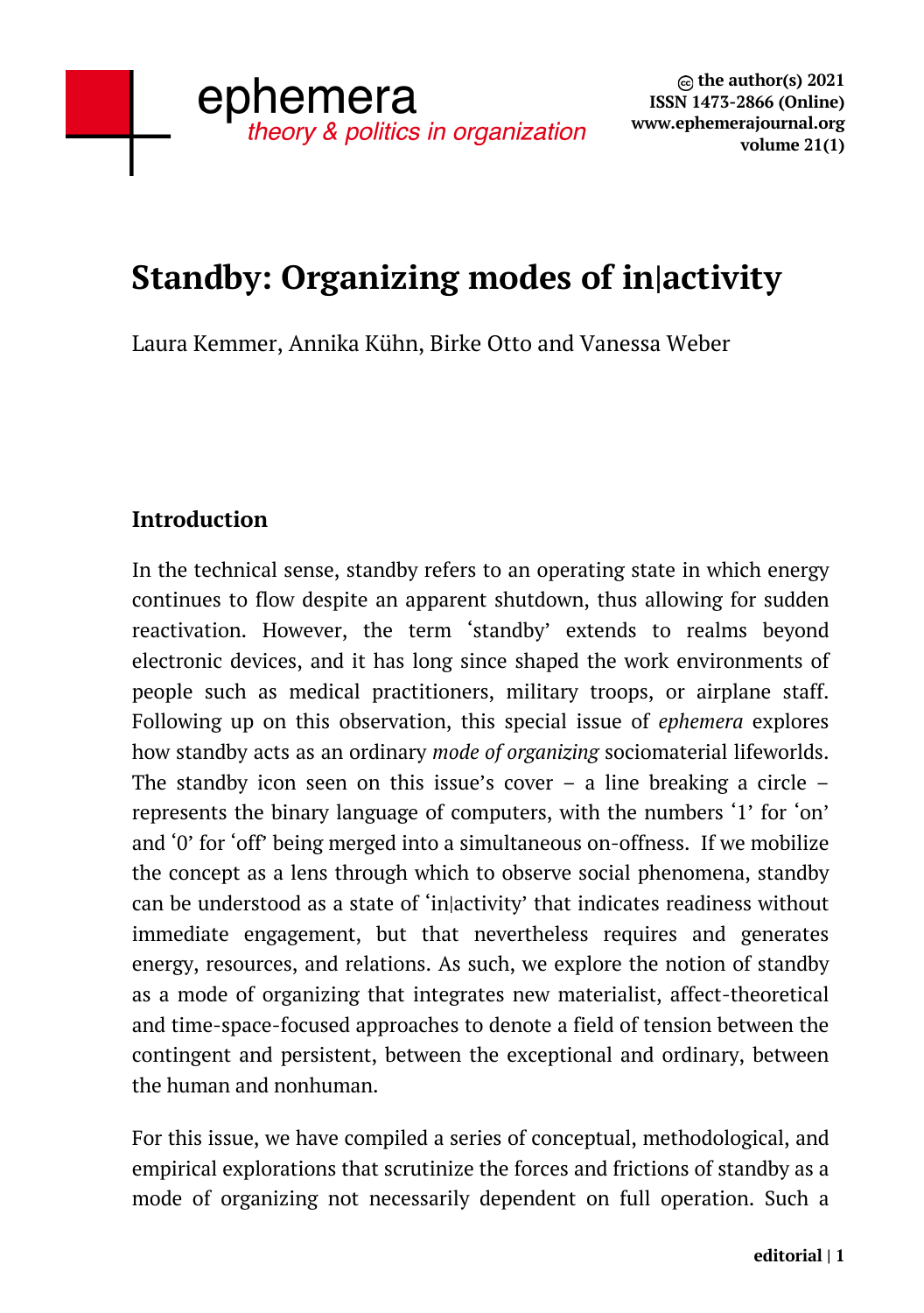mode includes the deceptive stillness of vacant transport terminals, urban wastelands, and memorials; the busy background activities of air pollution sensors and water meters; the constant maintenance work required to keep mobile devices and data storage facilities active; or the security forces that maintain a state of readiness to respond to possible emergencies. Our primary interest lies in standby's capacity to create, regulate, and synchronize heterogeneous formations of people, things, natural elements, and technologies through the collective state of being prepared to be available. The contributions to this issue raise questions of agency, power, and resistance that particularly come to light when, for example, migrants and refugees stand by at Europe's frontiers, when marginalized populations' lives are held in limbo in urban peripheries, or when casual bystanders witness a wrongdoing without intervening. With these cases and others, the authors in this issue invite us to explore the sociomaterial compositions and political implications of what it means to never really shut down.

The editorial to this issue is an invitation to think with standby in its different facets and mutability. The first part explicates our definition of standby as an ambiguous term of organizing in|activity. As we worked on this special issue, a number of questions in need of addressing emerged: For instance, how does standby relate to notions of availability and disposability? Is standby a form of 'stuckness'? What is the difference between standby and 'waiting'? Collectively, we hope to offer new answers to these questions as discussed in fields such as organization studies, mobility studies, urban and infrastructural research, feminist studies of affect, and science and technology studies (STS). The second part of this editorial introduces our contributions, which illustrate standby's potential to be mobilized for a wide range of themes, including ways of dealing with contemporary crises, technological transitions, urbanization effects, and methodological questions. We conclude by offering three analytical dimensions that allow us to capture the ambiguity of standby: the *power* to have command over availability and disposability; the *relationality* of looseness and detachment; and the *temporality* of circular durations.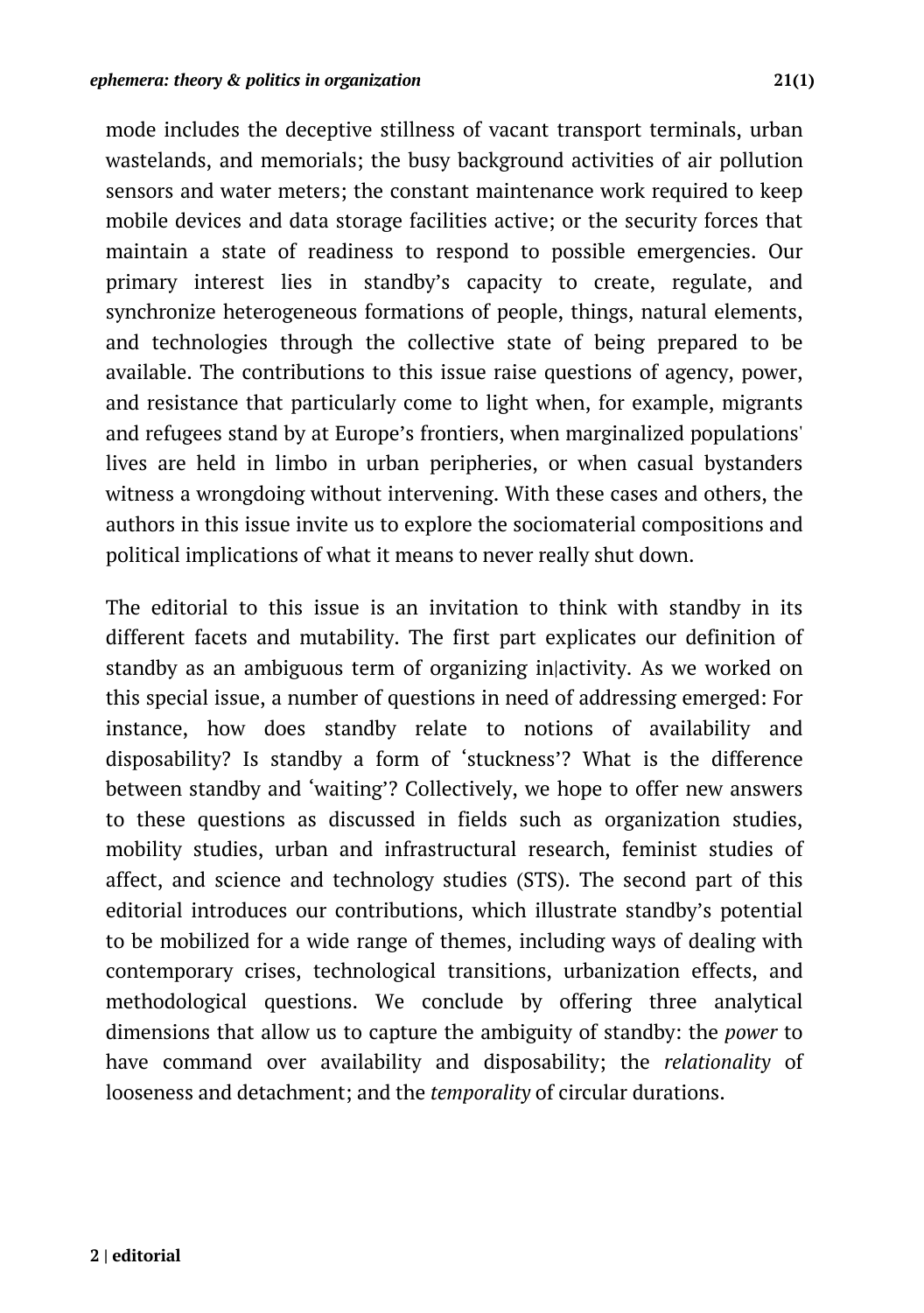#### *Available, but not in demand*

Standby has long figured in human lifeworlds by way of 'on-demand' labour, a practice historically rooted in the agricultural and stevedore work of seasonal workers and day labourers and stretching to the precarious present whereby a broad segment of temporarily and (in)formally employed immigrants and displaced people around the world must take whatever short-term work they can find, whenever they can find it (Gill 2015, Gutiérrez-Rodríguez 2010, Valenzuela 2003).

Writing about the socioeconomic implications of holding people and capital in such a state of constant availability, Karl Marx and Friedrich Engels coined the term 'reserve army of labour' (Marx, 2004 [1867]). This notion refers to the experience of a 'surplus population' (Engels, 1993 [1845]: 149) of labouring bodies kept ready for deployment should capitalist demand increase.<sup>1</sup> Through scholars from Pierre Bourdieu (1998) to Judith Butler (2004), a multifarious canon of academic engagements has emerged, exploring both the politico-economic dimensions of precarity and the ontological condition of precariousness. In the context of work, this condition carries a sense of permanent 'replaceability' in relation to contingent, irregular, and uncertain work arrangements. Ultimately, what such academic engagements with standby as reserve illustrate is that *being available does not necessarily imply being in demand*.

This argument is also put forward in a growing body of literature that deals with changing labour relations and the increasing monetization of latent time in the gig economy context (Stanford 2017, Free 2020).<sup>2</sup> In this case, scholars are referring to the material, affective, and temporal enactments of

<sup>1</sup> Similarly, but with less focus on human standby, Martin Heidegger has offered the Rhine river in Europe as an example of the implications of a 'standing reserve', arguing that it has lost its poetics as a natural flowing watercourse by becoming a resource ready to generate hydroelectric energy (Heidegger 1977: 16, cf. Müller and Weir, 2018, unpublished).

<sup>&</sup>lt;sup>2</sup> We owe many of the ideas developed in this section to David Bissel's inputs, including an early draft on 'Standby labour for platform mobilities' (2018, unpublished), which he kindly shared with us in the course of this project.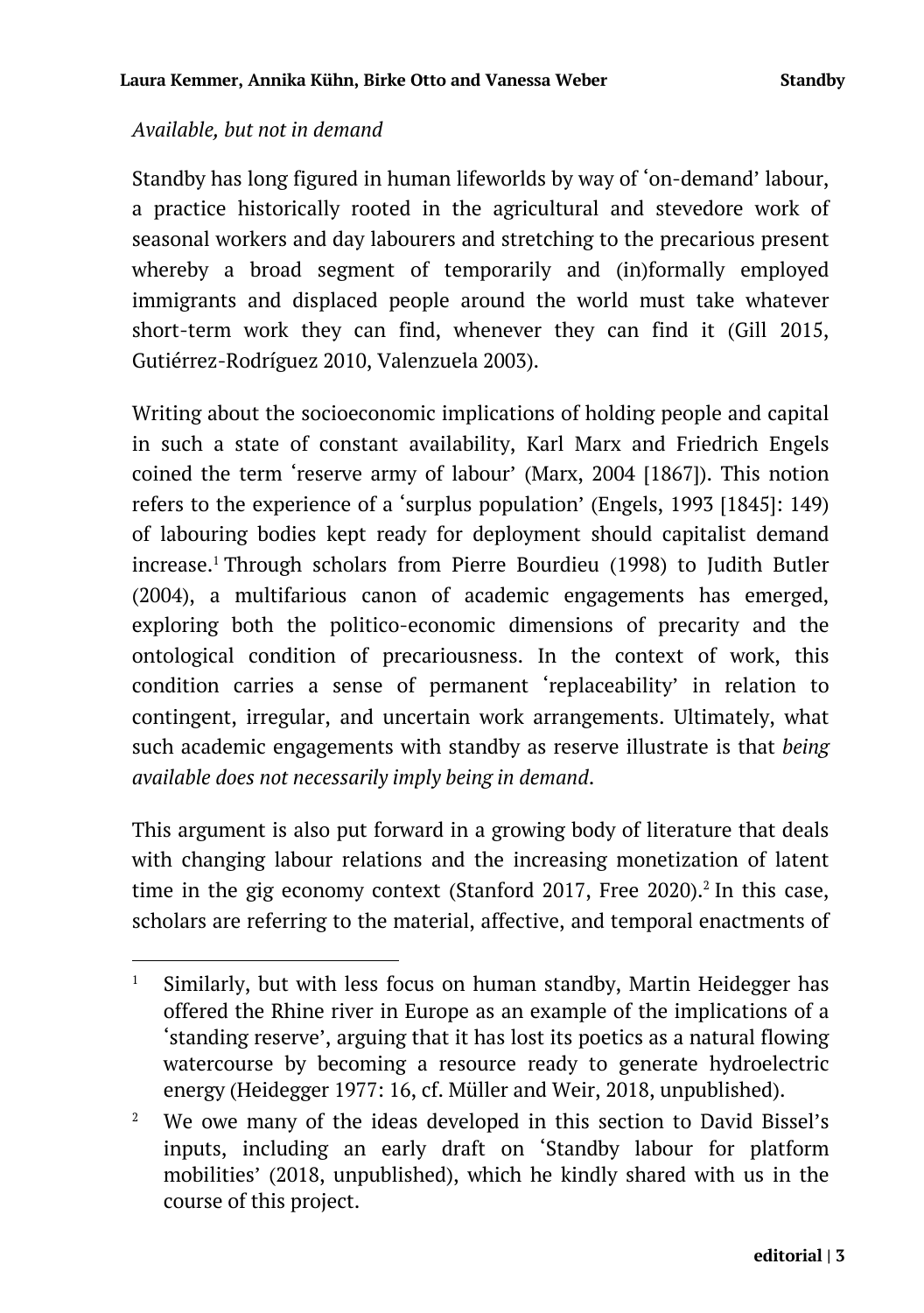'disposability' that gig workers experience by being under the constant threat that other workers (short-term) or technologies (long-term) will replace them (Straughan et al., 2020; Scholz, 2017). Achille Mbembe (2004: 374) has further examined the affective dimension of disposability from the perspective of working and living in African metropolises, arguing that such a condition is embedded in a 'dialectics of indispensability and expendability' that generates psychic states of vulnerability extending beyond work relations to impact every sphere of life.

#### *'On hold', but not stuck*

As feminist critiques have indicated, the affective implications of standby become apparent when one studies how conditions of precarity, contingency, and crisis linger on and intensify in the shadow of liberal capitalist promises for 'better futures' (e.g. Povinelli, 2011, Berlant, 2011). In lieu of struggling for transformation, people seem to cling to auspicious government policies of cultural recognition and the promise of urban living conditions or to labour rights, despite their apparent shortcomings and at times detrimental effects.

Studies following in Lauren Berlant's tradition have suggested that the failed promises of the present create an affective sense of being stuck indefinitely in a 'midway place between hell and heaven' (Otto and Strauss, 2019: 1806). Understood this way, standby as 'impasse' normalizes the permanent threat of uncertainty (Berlant, 2011: 199), thus bringing an affective tension and nervousness into everyday life, much like the 'white noise' that pervaded in analogue television times (Berlant, 2006: 23). However, Berlant argues, the ordinariness of such affective unease can also function as a soothing rhythm, constantly lulling people into 'a thick moment of ongoingness', of transitions and adjustments to the current state (*ibid.*, 200).

Still, the seemingly endless succession of promises that 'things will be better' can be disrupted if one conceptualizes standby not as a state of being, but as a verb. As Laura Kemmer and AbdouMaliq Simone (2021) have shown, everyday acts of 'standing by' enable people to hold on to the promises of the present, for the possibility of these promises' being broken ceases to matter when the act of standing by in itself becomes a tactical manoeuvre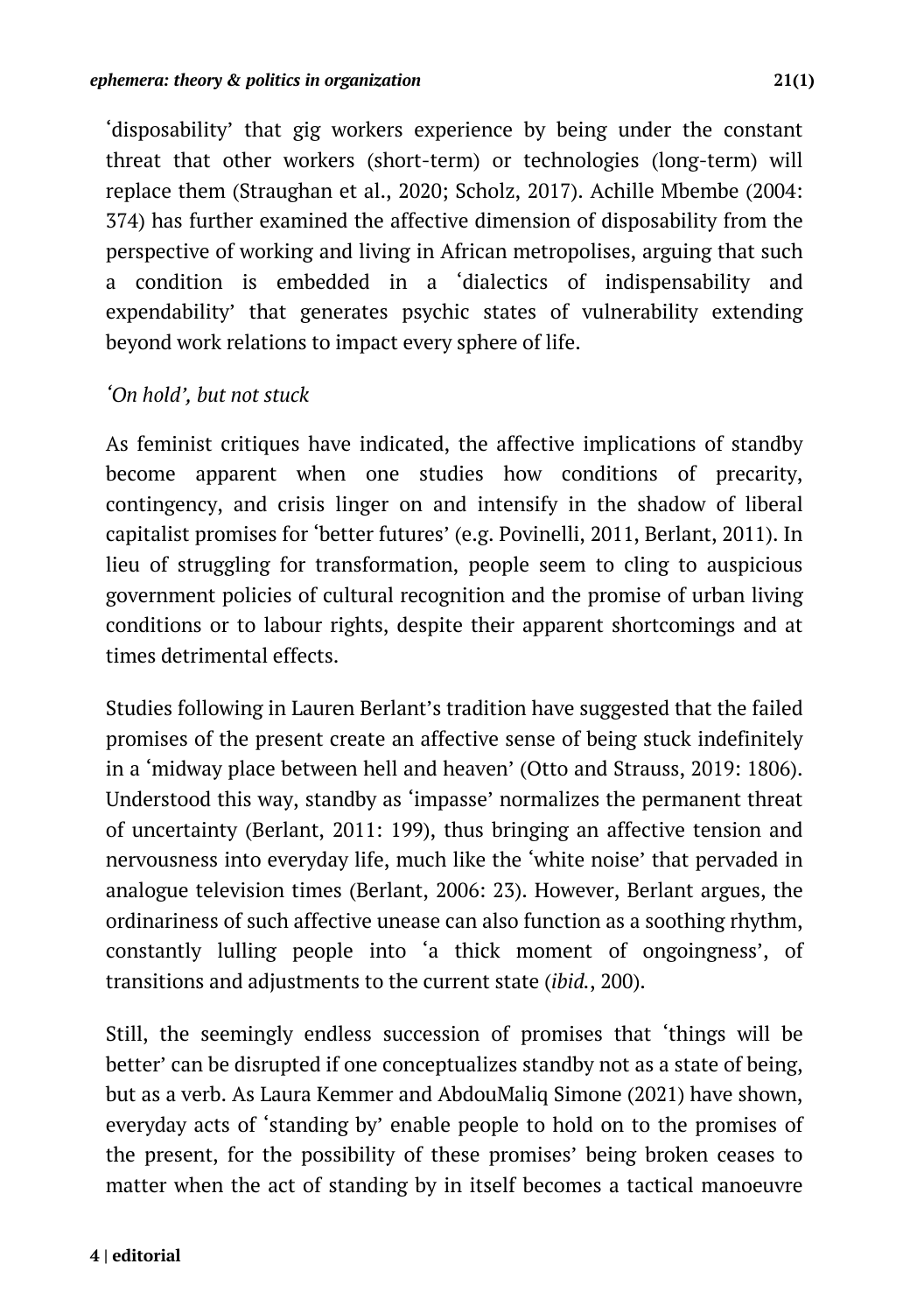that functions to hold the promisors accountable and to keep the very objects and aspirations connected to their promises in play (cf. also Färber et al., this issue). As such, while being on standby can exhaust a person having to cope with indeterminate futures, *standing by is not tantamount to being stuck.*

Thus, standing by can be understood as an activity embodying the strategies and potentials of waiting, perseverance, and endurance – a way of coping with detrimental material and social conditions. This way, a standby perspective raises awareness of the potentialities inherent in the 'small agencies' that inhabit a predicament of stuckness (Jokinen, 2016: 87), and it registers and takes seriously the 'multiple aspirational moods' that standby can create (Färber 2020).

## *Ephemeral, but recurring*

If we consider the feeling of being stuck in standby as a prevalent condition generated in late liberalism, then we need to interrogate the 'hidden politics of waiting' as a permanent but undesirable condition in various social spheres (Straughan et al., 2020). For instance, human geographers and anthropologists have used the notion of waiting to describe a condition of being 'locked in' spaces of enclosure like the Gaza Strip (Joronen, 2017) or to highlight subaltern experiences of endless, 'chronic waiting' (Jeffrey, 2008) in refugee camps and other spaces of resettlement (see also De Genova and Müller, this issue). In contrast to waiting, however, standby concerns something more than a phenomenological quality, a transitory moment to achieve other ends, as it also depicts a metastable state in which competing tensions build the ground for transformation (Simondon, 2009: 6). This conception brings standby closest to a Bergsonian notion of *durée*, a 'continuous transition in itself' (Bergson, 2007: 2), which embraces a set of repeating and overlapping temporalities without necessarily incorporating linearity (Kühn, forthcoming).

Along these lines, Gisa Weszkalnys (2016) has developed a concept of 'pause' to explore a quality of capitalist time not fully captured by the Marxian notion of 'reserve' labour. Marx, Weszkalnys points out, considers pauses necessary for workers to 'recharge' or for soil to regain its fertility,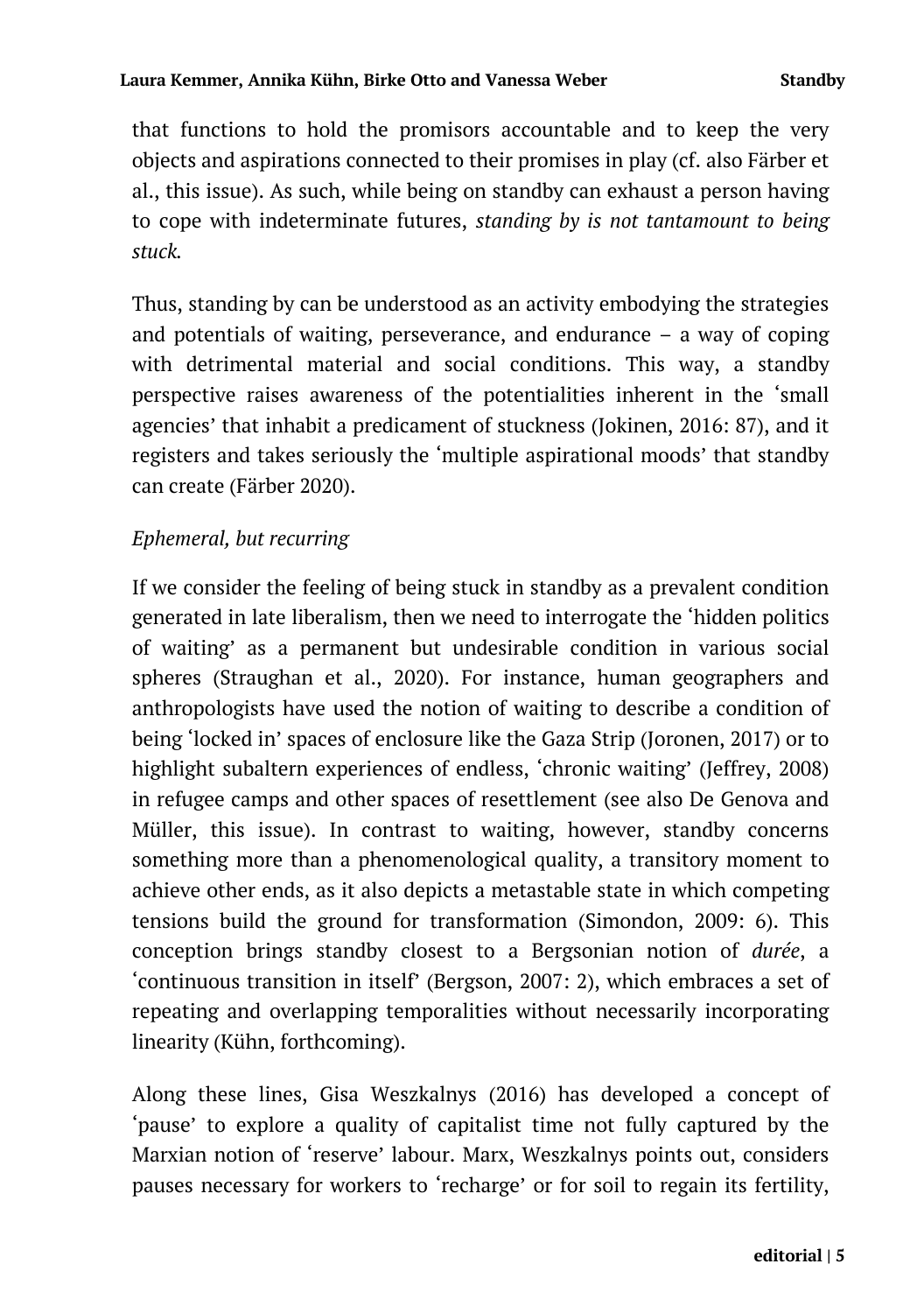but these pauses must be kept brief to guarantee 'the flow of production' (Marx, 2013: 647; quoted in *ibid.*). In a study of today's capitalistically organized oil industry, she shows how the pauses between periods of exploration, zoning, contractual negotiation, financial speculation, infrastructural provision, and the actual oil extraction are instead actively sustained. In this case, pausing organizes (extraction) infrastructures into rhythmic cycles of 'dormancy*,* not death', thus maintaining the sense of hope and extending 'the promise of a profitable future' (*ibid.*: 624, 633). In this light standby as mode of organizing realigns a multiplicity of temporalmaterial arrangements that emerge during periodical moments of slowdown (*ibid.*), thereby retaining its air of something fleeting and unstable, yet gaining a sustaining power through its recurrence.

#### *Switched off, but not disconnected*

As STS works suggest, the paused mode of standby can be understood as an 'intermediate stage', whereby a shutdown is not seen as the end of a process but rather as successive moments of failure that gain consistency through their repetition (de Laet and Mol, 2000: 240). This preliminary quality of pausing is also reflected in the technical understanding of standby as 'plugged in' but not receiving full voltage. Yet, as Annika Kühn (forthcoming) shows, in this case standby can be understood as an infrastructural state of *planned* detachment. During standby, the withdrawal, reduction, or impassibility of some components – that is, workers, energy flows, or techno-material elements – points to modes of (partial) disconnectivity without necessarily implying dysfunctionality (Candea et al., 2015; Harvey and Knox, 2015; Knox et al., 2015; Stäheli, 2013; Strathern, 1996). Detachment is considered an instant of operational and affective indifference, thus casting doubt on conventional understandings of relationality and organization. From the perspective of partially disconnected social formations that are still somehow available for each other, *being switched off does not necessarily mean being disconnected.*

In this sense, standby requires looking into practices of maintaining and managing 'loose bonds', not as a means of repairing, but rather of forging provisional arrangements that *remain* provisional (Kemmer and Simone, 2021; see also Färber et al., this issue). When failure and breakdown are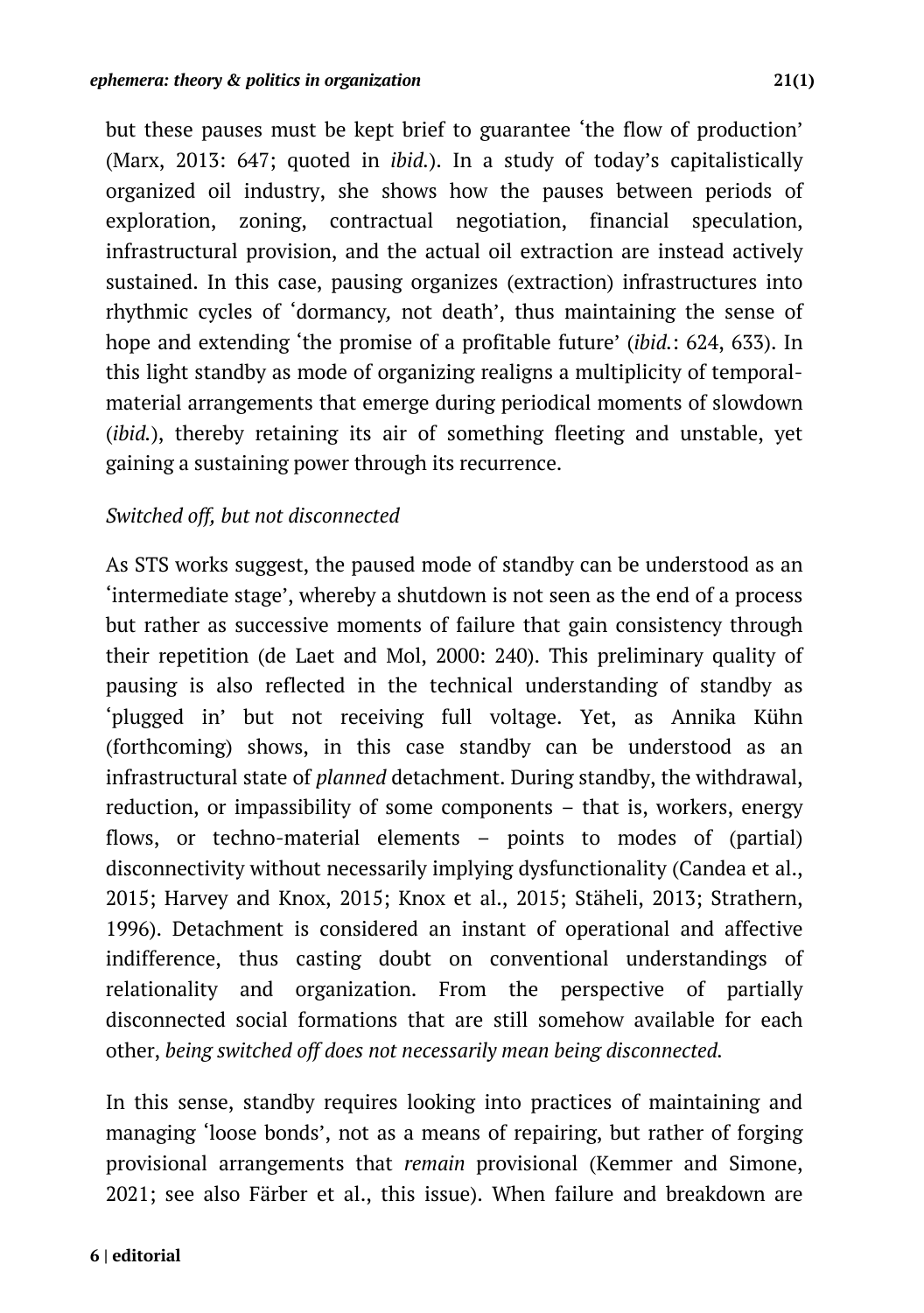rendered constitutive of contemporary lifeworlds – as an analytical consideration of 'constant decay' (Graham and Thrift,  $2007: 1$ ) – standing by for the fragile and precarious becomes inseparably entwined with continuous maintenance work as an ordinary process of (re-)connecting heterogeneous and fragile compositions. Times of slowdown become a possibility – but not a requirement – for weaving and unweaving relations, for repairing what became diffused in operation or destroyed through usage and (lasting) standstill (e.g. Denis and Pontille, 2019; Jackson, 2014; Mol, 2008). In this sense particular types of standby resemble what Mol et al. (2010) describe as a practice of persistent tinkering – a careful practice of 'holding together that which does not necessarily hold together' (Law, 2010: 69, see also Baraitser, this issue).

## **The contributions: Organizing standby**

The above analysis deployed a range of theoretical perspectives to illuminate the concept of standby by shining light on various aspects of standby as a mode of organizing. This disciplinary diversity is reflected in our contributions, whose specific questions and cases collectively form a concrete engagement that, as we will argue in the remainder of this editorial, offers a new understanding of standby in terms of its power, relationality, and temporality.

#### *Standing by in crisis*

Although the prevailing modes of ordering often mobilize the ideal of the restless neoliberal subject incessantly turning every externally imposed obstacle into new productive opportunities, our current COVID-19 pandemic experience has exposed many of the limits of such contemporary imperatives. It has forced some to put their bustling activities 'on hold' while throwing others into intense situations of work, care, and responsibility. A number of contributions to this issue explore the agentic and emancipatory qualities of standing by in crises. They ask whom, what, and how do we act when the conditions that enable acting are suspended, interrupted, or seemingly unfeasible? Crisis impedes and paralyses; it destroys and kills – but it also reveals and uncovers, opens up spaces for transformation.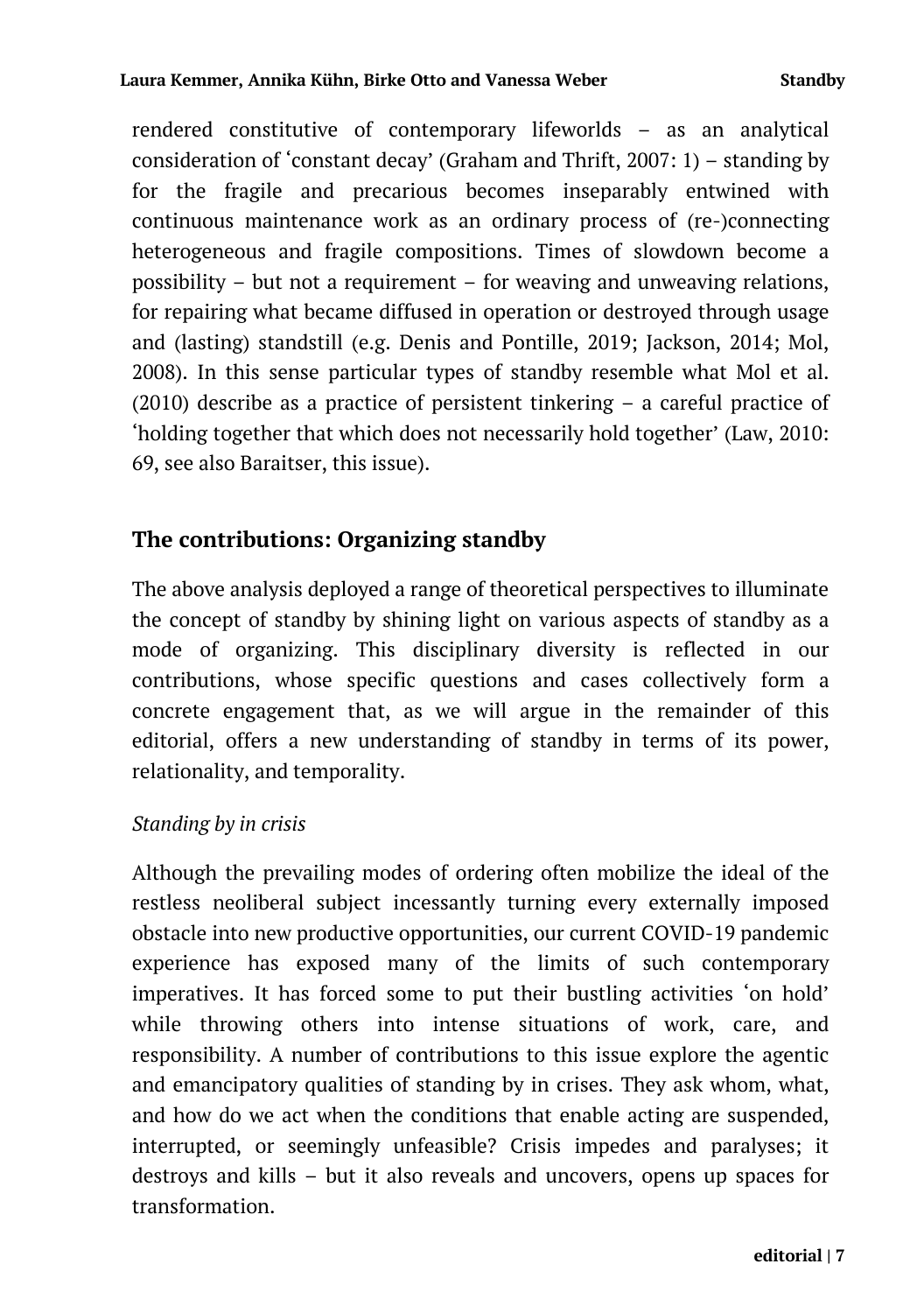In the interview with Lisa Baraitser in this issue, psychosocial perspectives inspire our collective discussion of the notion of standby. Baraitser explores the implications of waiting because an external force, the pandemic, has impeded movement – a common, albeit often-unacknowledged experience connected to care work, even before pandemic times. Rather than see waiting as an undesired predicament, Baraitser focuses on the capacities and skills of affective detachment and withdrawal one cultivates when enduring or even intervening in times of crisis. Thus, Baraitser suggests, outwaiting a crisis can be more than a passive state; it can also be a watchful act, an 'awareness of observing injustices of a (crisis) situation accompanied by a perpetual readiness or openness to allow for change' (Baraitser, this issue; Baraitser, 2017).

In a similar gesture, Derek McCormack invites us to reconsider the supposedly passive act of bystanding, often seen as a form of witnessing injustice without interfering in it. Exploring the ethical dimensions of 'standing by', he suggests that the figure of the bystander defies any idea of standby as (individual) readiness to act; indeed, the bystander comes to represent the very failure of standby. However, by considering the act of standing by as a *scene* involving a particular moment enabled by certain conditions and capacities, we arrive at an understanding of standby as distributed agency. From this perspective, McCormack's contribution acts as an 'encouragement to think about the friction between an expanded conception of standby and a rather more bounded and more human figure' (McCormack, this issue).

If the bystander's reaction to crisis suggests paralysis or indifference, the terror and frenzied activity brought on by impending catastrophe capture the opposite. However, this type of response may only serve to drag us 'deeper into the mud', Martin Savransky suggests in his contribution, which engages with the question of how to inherit a devastated world. He proposes that a standby perspective rejects the normative valuations of activity and passivity inherent in contemporary understandings of progress. Pointing to the absence of an easy way out of the present environmental crisis and the increasing difficulty of even imagining a better future, he advises us to train our sensibilities, values, habits, and practices to 'learn to stand by a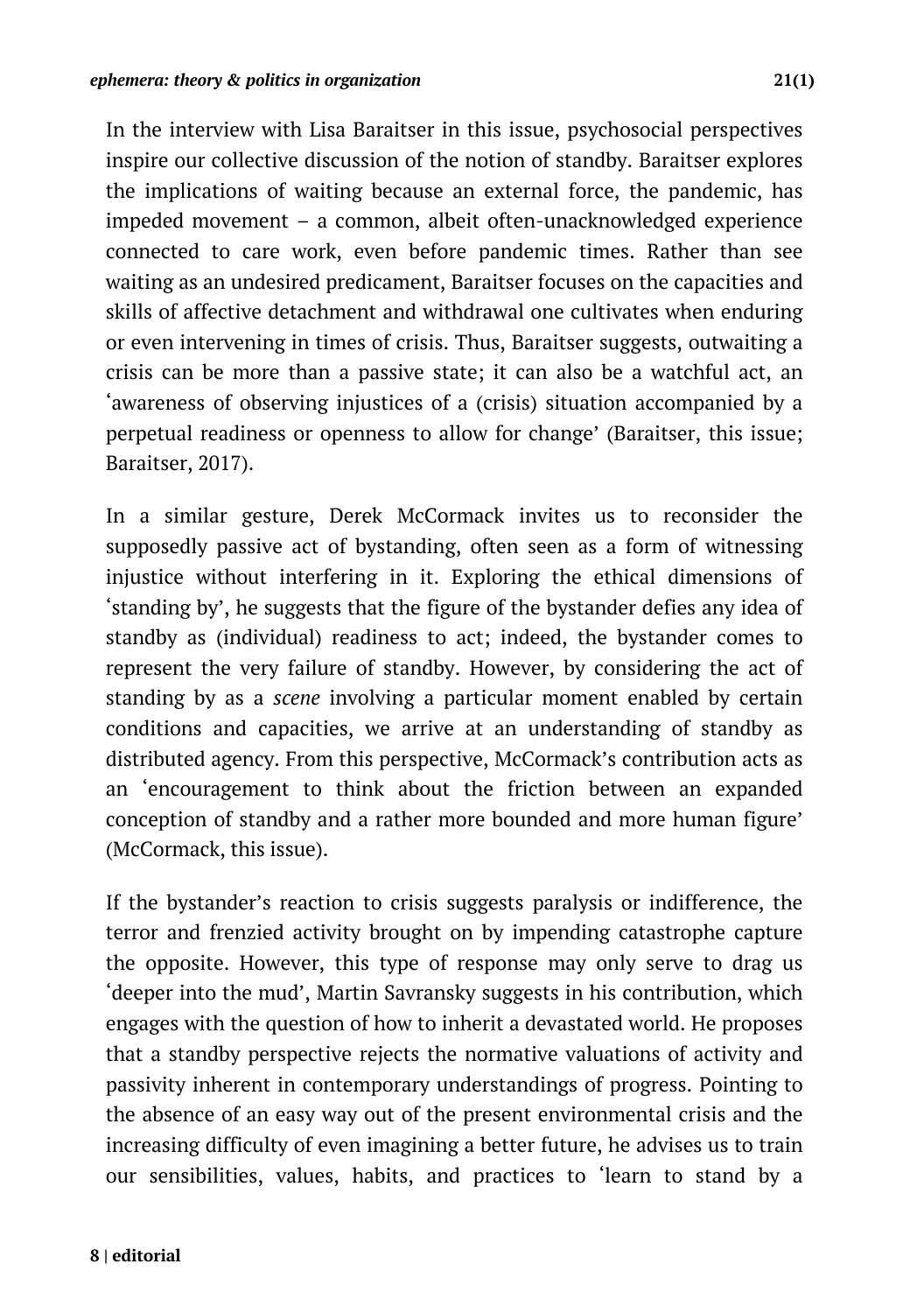perhaps', to trust the insistence of indeterminate futures and to create minor openings for action (Savransky, this issue).

Unlike the contributions that consider a standby mode as a means of coping with an anticipated existential threat, Nicholas De Genova shows us that waiting does not stop once the extreme situation has arrived. Thousands of migrants and refugees in makeshift staging areas without adequate housing and food are living on standby in the Greece/Turkey border regions, ready to cross but prevented from doing so. Despite this waiting predicament, the 'subjectivity and autonomy of migration remains operative', he argues (De Genova, this issue). In fact, migrant activities have proven powerful in reshaping, re-defining, and debating European borders and identities.

In sum, these contributions highlight the potentials of standby as a distributed mode of organizing with the capacity to reshuffle and shift existing sociomaterial constellations, to change discourses, and to transform the actual lifeworlds of those in need of change.

#### *Standby technologies*

Standby technologies like mobile devices or digital clouds promise to stay ever on and connected, to be ready to act when needed. They promise ease, improvement, and the secure feeling of a backup, but there is a trade-off: these technologies require time and energy, maintenance, and care to guarantee their users' existence. Consequently, users must organize standby to maintain technical 'support', a task that requires their constant vigilance as they seek to care for the technologies that promise their survival.

Lisa Wiedemann describes the intimate relation between diabetes patients and their physical connectedness to the battery-powered technologies that assure their survival. These complex more-than-human assemblages require maintenance practices that ensure the technology functions smoothly and prevent technical failure. Within those practices, subjects must exercise permanent vigilance to prevent potential breakdown. Far from freeing them from the responsibility of managing their disease, active digital technologies create new vulnerabilities requiring a constant state of alertness, because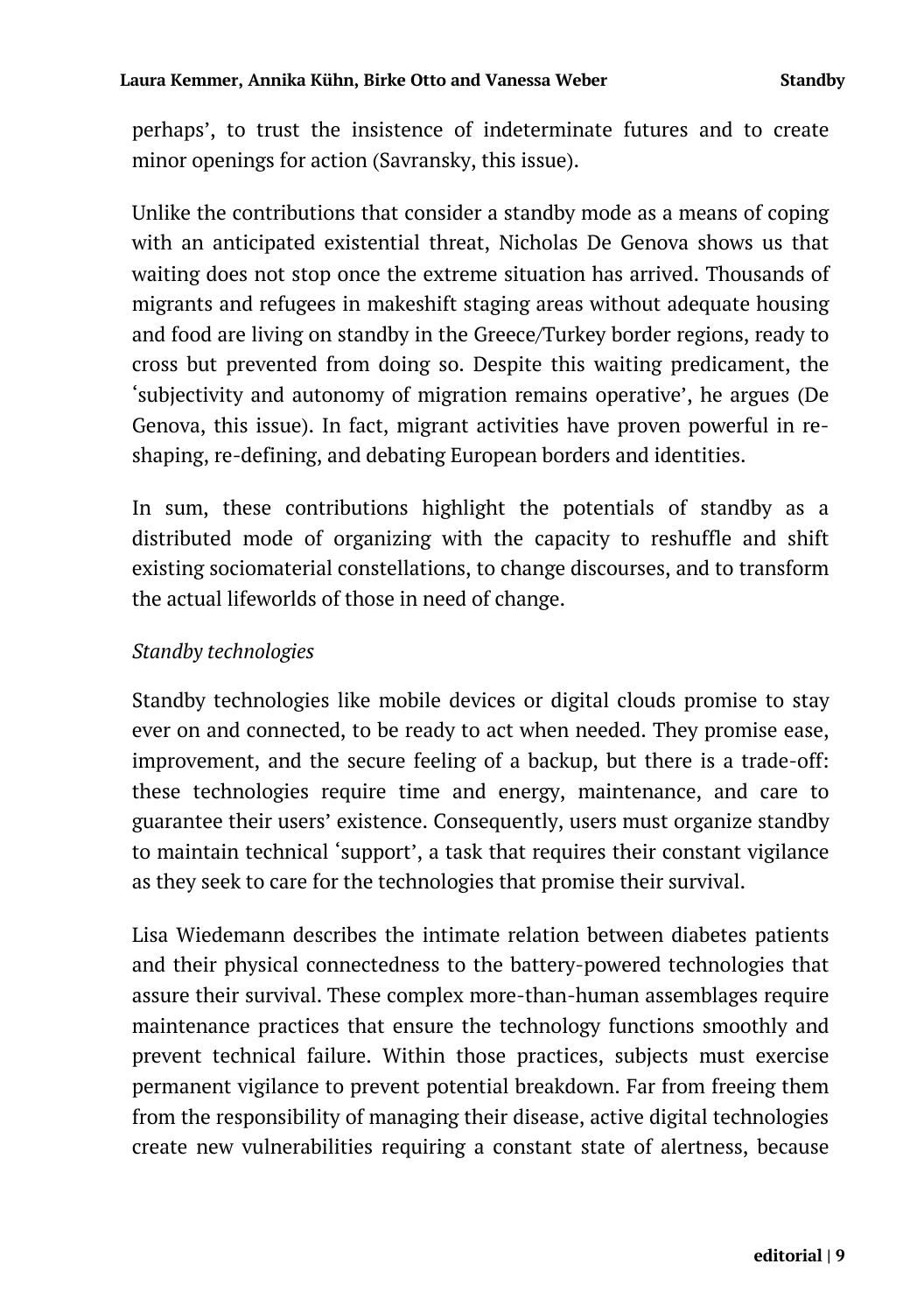attention is shifted 'from caring for the body towards caring for technical devices' (Wiedemann, this issue).

Alexander Taylor makes a similar observation in relation to big data centres, servers, and cloud storage. He considers these technologies to be materialized and built forms of standby created to ensure the continuity of data availability in the face of an ultimately inevitable technical breakdown, suggesting that such technical infrastructures emanate an affective quality of safety derived from their 'backup' function. While they require little action on the user's part, data centre workers expend a tremendous amount of labour, care, and energy to maintain such 'data prepping' (Taylor, this issue).

Joe Deville's article in this issue examines the narrow and precarious line on which the Swiss organization chiefly responsible for disaster preparedness operates in the absence of the catastrophes for which it is preparing. In the absence of such disaster, however, the preparatory work can turn standing by into futile waiting. Deville shows how anticipating a continuous threat of detachment from material, affective, and political bonds actualizes the practice of standing by as an act of relevance-making – a constant trial of reconnecting. Deville carefully explores this process, without ever resolving the tension this limbo implies.

#### *'Standby urbanization'*

In 'Standby urbanization', Frank Müller follows Rio de Janeiro's residents as they navigate through the unstable, sandy grounds on which their dwellings stand in the urban periphery. This muddy foundation serves as an analogy for the uncertain futures projected for these dwellers by Rio's erratic urban governmental programmes (Müller, this issue). While these policies brutally create a manner of 'dwelling in limbo', Müller also shows how marginalized residents strive to challenge and contest the weaknesses of such programmes.

In the case of Mexico City, Anke Schwarz refers to a way of governing urban lives by anticipating certain futures. Raising another slippery and 'fluid matter' – water – Schwarz elaborates on the concept of hydraulic standby.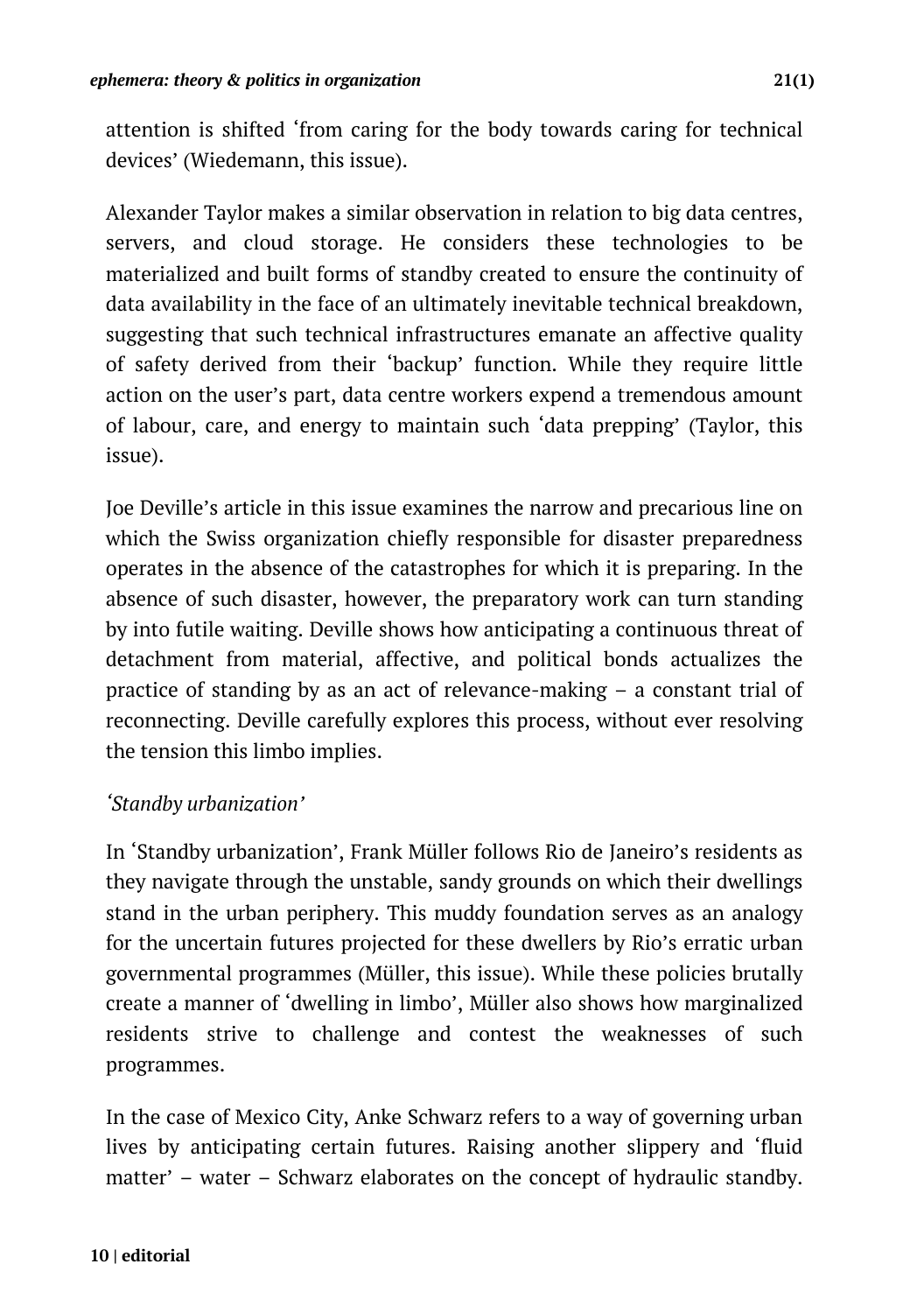She unfolds a situation where water taps are finally installed in nearly every urban dwelling, but water is nevertheless not always available to run from them. In her ethnographic endeavour, Schwarz defines hydraulic standby as being formed by practices of sensing and buffering that establish the necessary precautions and preparedness to deal with the regular water shortages in the city.

Searching for the political potentials of spaces, Friederike Landau and Lukas Pohl juxtapose the 'museum' as a spatial formation representing standstill and order with the ruin as a formation with the potential to disrupt and thereby politicize urban configurations. Taking the example of the Ground Zero memorial in New York, the authors propose that 'ruined museums' can be used to highlight the intertwined relationships between politics and the political in urban spaces.

## *Capturing standby's affectivity*

The last set of contributions in this special issue experiments with capturing the affective qualities of standby. Linda Lapina proposes an inventive methodology for exploring the uncertainties and failures of standby moments by drawing attention to the 'affective repertoires' of standby. A spontaneous dance encounter between her as a researcher and a construction site billboard allows her to capture a range of ambivalent, heterogeneous affects that permeate the 'active inactivity' of a slowly gentrifying neighbourhood (Lapina, this issue).

Further seeking to transgress the textual form of academic journal writing, two of our special issue editors use two short films to examine the affective encounters of standby. Urban researcher Laura Kemmer and her colleagues Alexa Färber and AbdouMaliq Simone take the photobook 'Suturing the City. Living together in Congo's urban worlds' (De Boeck and Baloji, 2016) as an invitation to discuss the effects and potentialities of (unfulfilled) urban promises. This 'talking photobook' (Färber, talkingphotobooks.net) can be found on *ephemera*'s website, appearing there as a resource for research and debate together with Annika Kühn's short film *#standby*, jointly produced with Berlin and Hamburg-based video artists Friederike Güssefeld, Stefan Rosche, and Iwan Schemet. *#standby* is the end-result of the artists'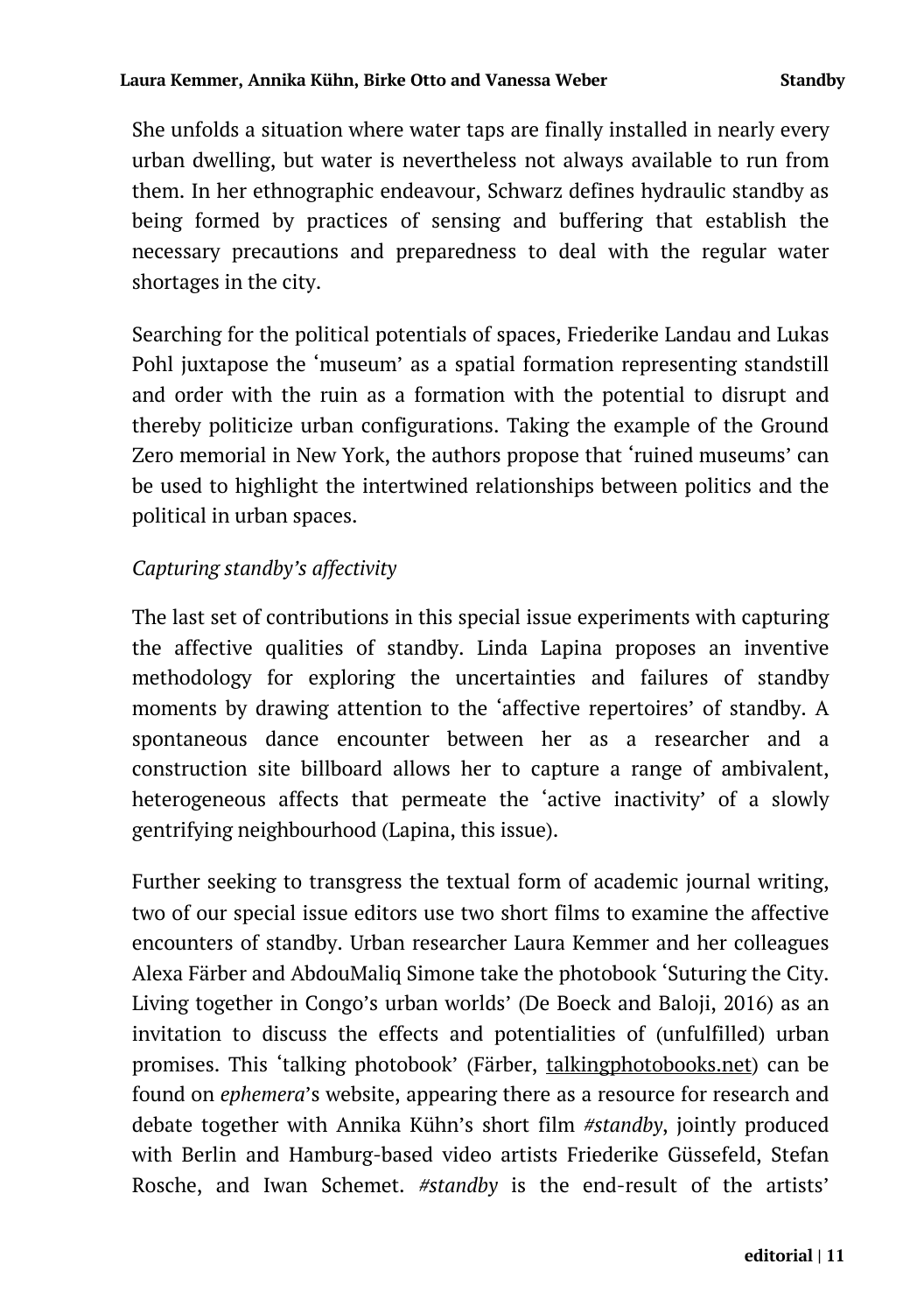detaching and re-ordering of audio-visual material to explore the affectivity of cruise ship terminals on standby. The film guides the viewer through various resting infrastructures – from an entry hall to gangways – thus radicalizing the impression of social detachment. Yet, although the camera certainly rests on infrastructural fragments, it nonetheless captures and creates a pulsating tension – a humming – that becomes almost painfully tangible and near unbearable. This tension merges with the sound of pollution data (turned into music) and babbling voices from busier days, a soundtrack intended to denote the political scope of cruising as a contested global practice and to provide a cacophonous reminder of the ephemerality of stillness – and of standstill.

We end this section with the metaphor of the cruise ship terminal, of its liminal existence born of the regularly alternating states of lull and busyness. This circular rhythm forms the starting point for our conclusion, in which we search for openings for new beginnings that might emerge in organizing modes of in|activity.

#### **Conclusion: Three propositions for an analytical framework**

At once evoking an idle presence (the one who merely 'stands by', or the 'bystander'), a metastable state of readiness to act (that which is 'on standby'), and responsive abidance ('I stand by you'), standby's ambiguity might be reason enough to hesitate and pay attention. (Savransky, this issue)

Standby entails a multiplicity of registers through which activity and inactivity are fused into a single space. Building on notions such as availability, stuckness, transitivity, and detachment, we have proposed some entry points for creating an analytical framework that accounts for the ways in which loosely connected compositions are organized. Such a framework can enable us to conceive of power and control struggles that do not rely on a logic of 'full operation', and to consider the moral and ethical implications of standby, if conceived of as moving beyond the 'intervention' or 'nonintervention' binary. As an alternative to a conclusion, we have thus opted to propose three dimensions in which the ambiguities of standby come to the fore and become productive topics for further discussion: *the power of standby, the relationality of standby, and the temporality of standby.* Taking the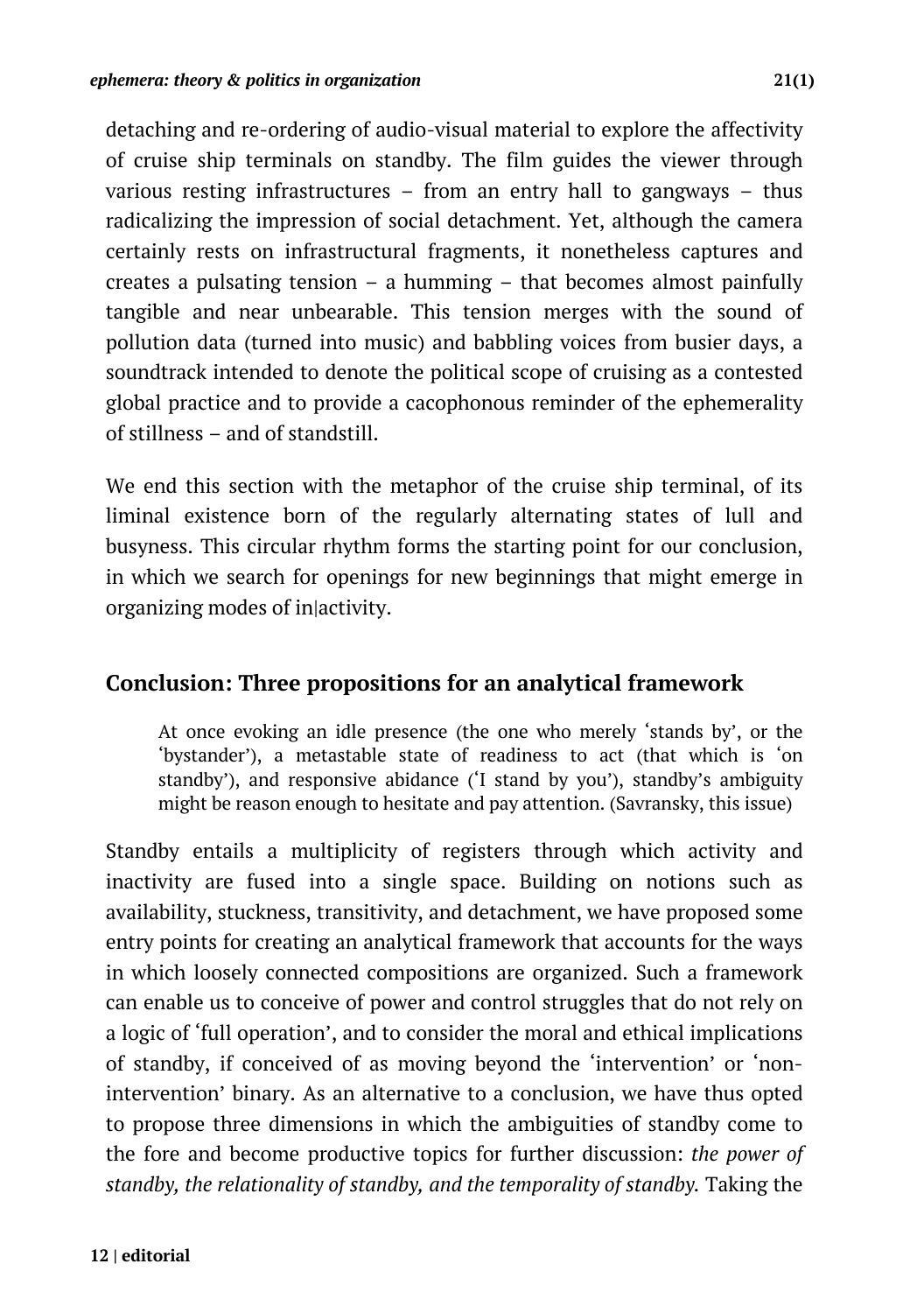three together, we understand them as a set of starting points for analysing how the metastable state of standby depends on the patterning and organizational forces of 'situational infrastructures' composed of bodies, devices, and environments (McCormack, this issue, cf. also Berlant, 2016).

The *power of standby* points to situations that command availability. One such powerful mode of standby organizing involves the strategic control held over the fast-shifting and overlapping boundaries between being indispensable and expendable – for example, in forced resettlements (De Genova, Müller), biopolitics (Wiedemann, Baraitser), security governance (Deville, Taylor), and cultural politics (Landau/Pohl). This power dimension features in De Genova's critique of how European border regimes decide over migrants and refugees 'on the move' and in Müller's analysis of how (illicit) urban actors allow for the displaced residents of Latin American cities to move to a new housing complex, while others are kept waiting in perpetuity. In summary, the availability-disposability nexus of standby becomes at once a condition of preparedness for all manner of institutional and individual actors and a state of intense and permanent vulnerability: the longer these actors 'stand by', the more deeply they must fear for their relevance, as Deville (this issue) points out. In his analysis, Swiss disaster preparedness becomes an almost institutional perversion, a self-reproducing machinery of 'prevention' in danger of losing sight of where to move and which disaster to actually prevent.

However, De Genova's and Müller's case studies also show how the standby modality of populations at the periphery remains a resource for potentially outwaiting and outwitting the powerful actors that surround them. Migrants and refugees use the often long periods of standby to tentatively gather force, to self-activate and actively reorganize their lifeworlds, while displaced residents mobilize the sandy ground on which their houses are built to tactically denounce corrupt or criminal actors without overtly taking action. In this sense, the empirical case studies covered in this issue remind us of the importance of attending to the strategic use of standby and to explore in|activity beyond human intentionality. Thinking with standby as the power to command the availability and disposability of others, then, turns the simplistic picture of a passive and seemingly powerless waiting-for into a multi-layered process of distributed agencies.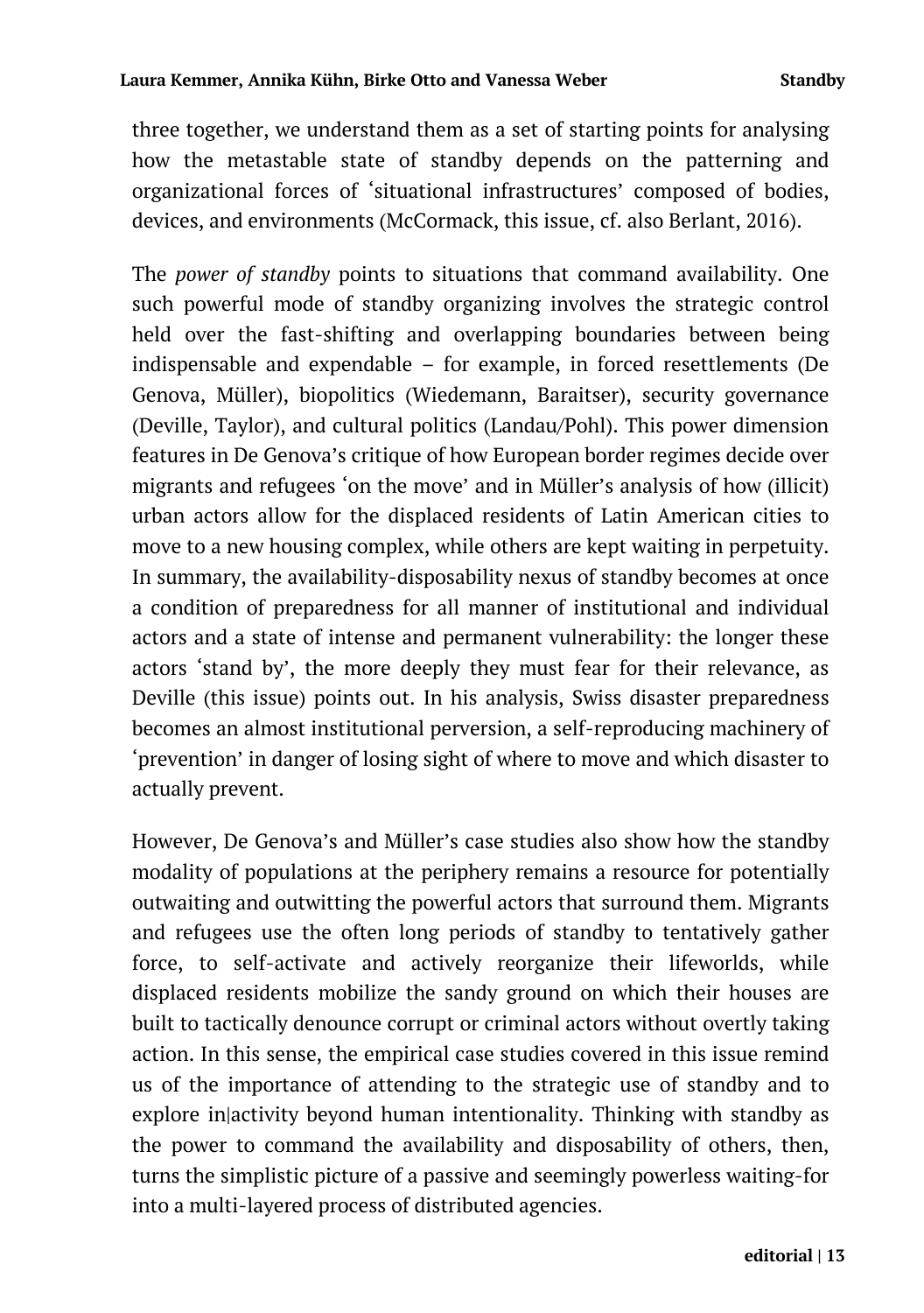Approaching the *relationality of standby* raises the question of how it organizes the partial and temporal detachment of some of its components while keeping energy flowing and thus maintaining a relation that can be reactivated on short notice. As our contributors have shown, holding morethan-human compositions in readiness only potentially makes them available. A continuous tinkering with individualized and portable technologies, as occurs with diabetes patients' relation to smartphone apps and transmitters (Wiedemann, this issue), does not guarantee successful activation. However, detachment does not equal disconnection; it rather designates a way of sustaining loose relations through human/nonhuman agency. In other words, if looseness functions as an *ordering principle* in standby, then practices of tinkering (Wiedemann, this issue), of filtering (Weber, 2020), of witnessing (McCormack, this issue), and of standing by (Färber et al., this issue), become a means of keeping collective and morethan-human bodies in pulsation (Kühn, this issue).

In this case, the loose relationality of standby neither generates indifference or absolute disconnection, nor suggests that everyone is a bystander or passive witness to our current conditions of socio-economic injustice and environmental degradation. As Savransky (this issue) states, the multiplicity of participants that compose an environment come to exist *in situ* and *in actu*, consequently rendering the act of staying available for others a situated practice that depends on other non/human actors, geographical locations, and temporalities. This is why McCormack's figure of the bystander essentially points us to the infrastructures that sustain 'tensed inaction', that hold together humans, technologies, and environments beyond their individual capacity to act. Standby as a relational ordering principle thus prompts us to ask how loose connections can manage (partial) detachment in ways that generate new and unexpected formations of collectivity.

The particular circular rhythm of standby *–* which differs from other conceptualizations of 'linear' progression or finality – points us to standby as a *temporal* mode of organizing manifest in repeated lockdown scenarios (Baraitser, this issue), as anticipation (Schwarz, this issue), as a slowing down of time (Lapina, this issue), or as absent presences (Pohl and Landau, this issue). Often these temporal modes synchronize populations and time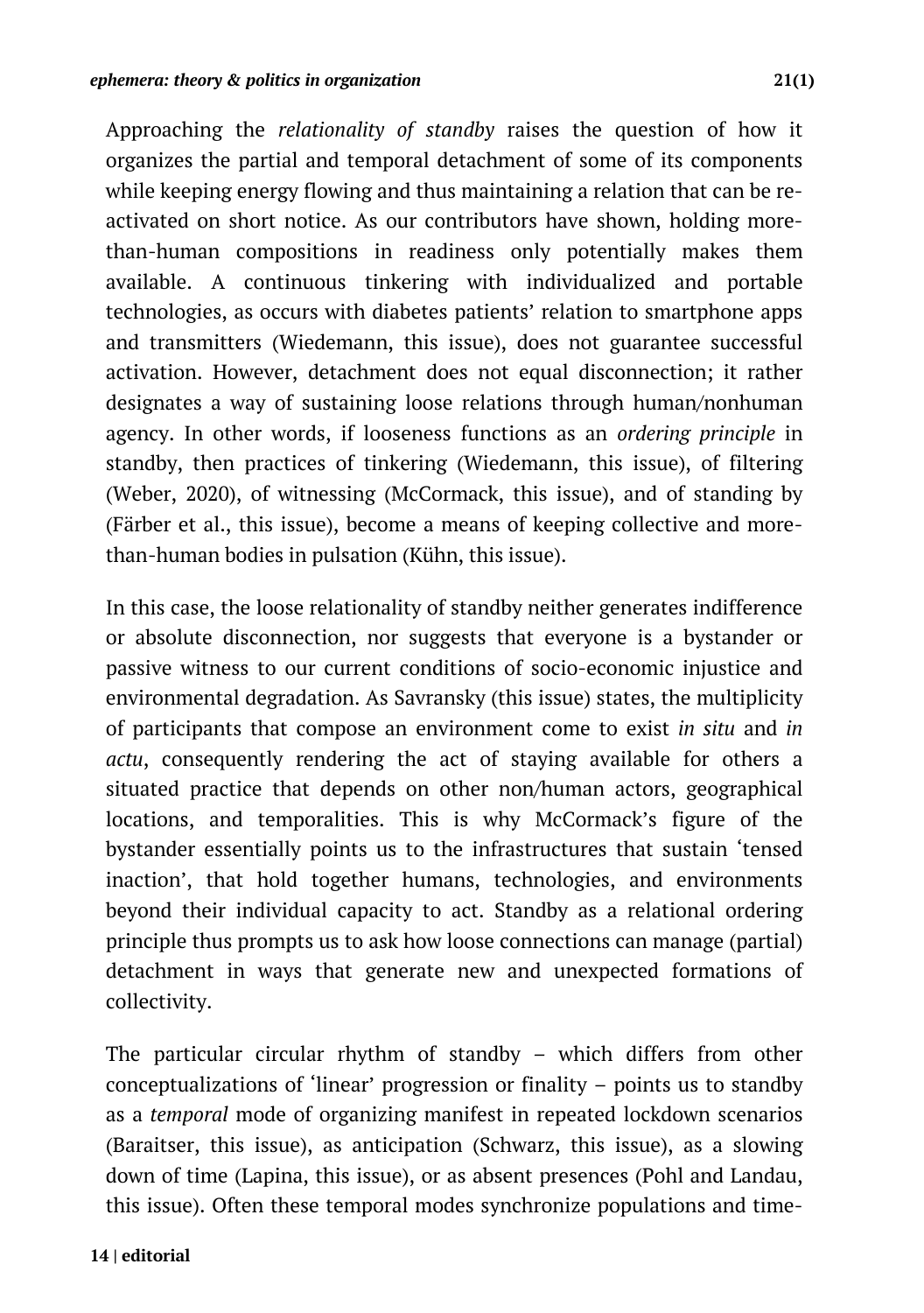spaces to make them controllable, predictable, and ready-to-work-with. The repeated duration of standby indicates how despite having a temporal quality of being-in-the-present, standby always also refers to that which comes next (Simone 2017).

This is where Savransky's (this issue) description of the *perhaps* resonates with a notion of standby as an analytical concept developed through an attentive listening to stories that are not stories of progress and that do not sustain capitalist practices of pausing-in-order-to-accelerate. Rather, in these examples standby modes establish a sense of (imagined) futurity that helps us to endure and to persist throughout uncertain times. Baraitser detects this kind of durational power within standby when she describes it as a coping mechanism in times of crisis. However, understood as a practice of staying with stuck time, standby as a mode of crisis intervention demands that one have the ability to manage anxious states of mind (Baraitser, this issue). Such an ability to cope with conflicting and amplifying energies is unevenly distributed in a crisis like the COVID-19 pandemic, as repeated lockdowns, the pressure to cut relations, and job losses disproportionately impact those already hit hard by the detrimental effects of the capitalist economy. As such, standby – as a *temporality* of circular duration and endurance – might then become a moment for movement (ibid) – a way of staying with and claiming more just futures.

Although we are living in times infused with the imperative to be ever ready to change, to move on, and to reconnect, we offer this special issue as a collection of terms and perspectives for re-thinking standby as a state of having powerful command over availability and disposability, as a principle for ordering loose relations, and as way of approaching a repetitive temporal mode of metastable, yet durable quality.

## **references**

Baraitser, L. (2017) *Enduring time.* London: Bloomsbury.

Bergson, H. (2007) [1911] *Creative evolution*. Basingstoke: Palgrave Macmillan.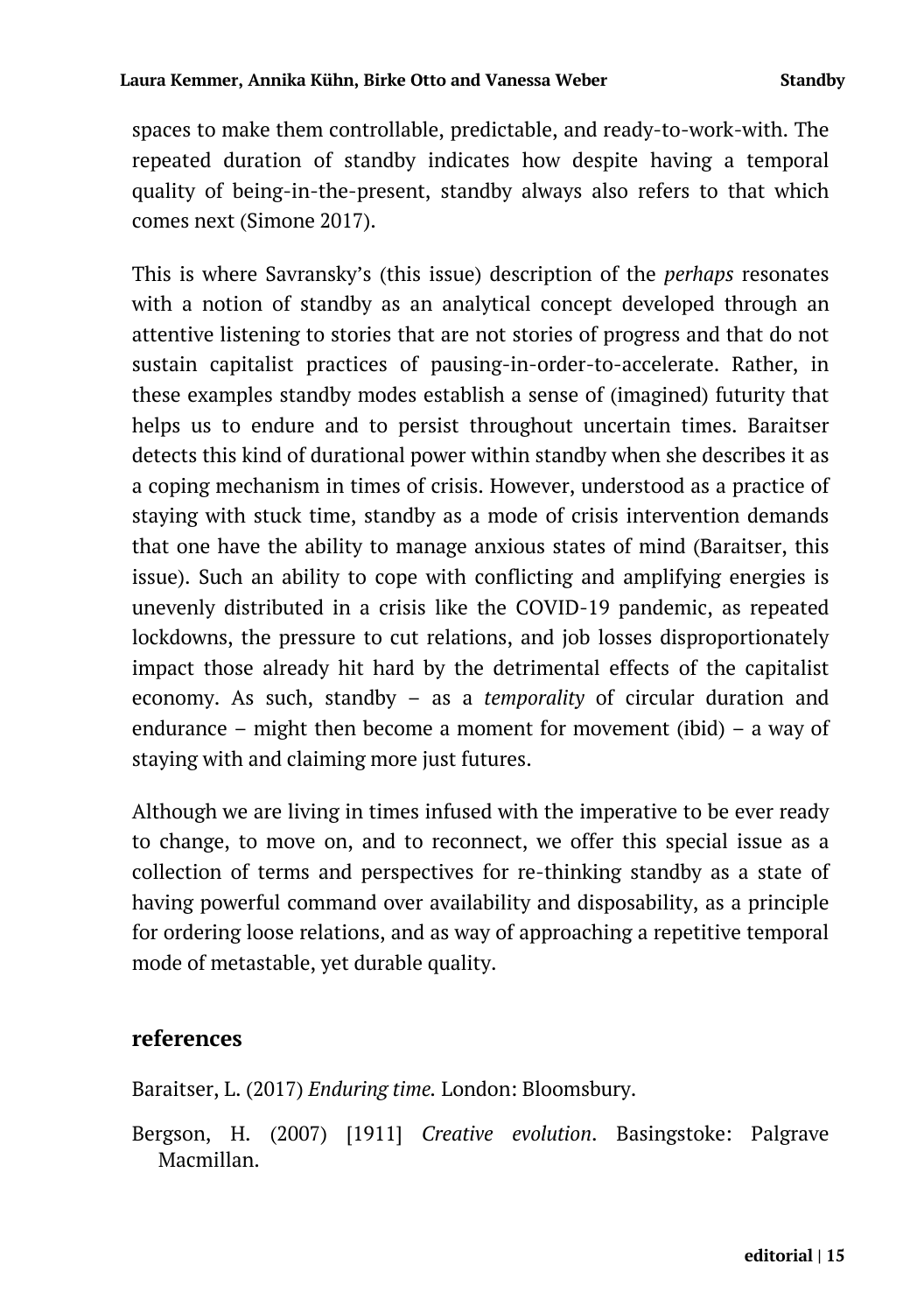- Berlant, L. (2006) 'Cruel Optimism', *Differences: A Journal of Feminist Cultural Studies* 17 (5): 20-36.
- Berlant, L. (2011) *Cruel optimism*. Durham and London: Duke University Press.
- Berlant, L. (2016) 'The Commons: Infrastructures for Troubling Times', *Environment and Planning D: Society and Space* 34 (3): 393-419.
- DeBoeck, F. and S. Baloji (2016) *Suturing the city: Living together in Congo's urban worlds*. London: Autograph ABP.
- Bourdieu, P. (1998) *Acts of resistance: Against the tyranny of the market*. New York: The New Press.
- Butler, J. (2004) *Precarious life: The powers of violence and mourning*. London & New York: Verso.
- Candea, M., J. Cook, C. Trundle and T. Yarrow (2015) *Detachment: Essays on the limits of relational thinking*. Manchester: Manchester University Press.
- Denis, J. and D. Pontille (2019) 'Why do maintenance and repair matter?', in A. Blok, I. Farias and C. Roberts (eds.) *The Routledge Companion to Actornetwork theory.* London: Routledge.
- Engels, F. (1993) [1845] *The condition of the working class in England*. Oxford University Press, USA.
- Färber, A. (2020) 'Stay tuned: Televised endurance as a standby-condition', paper presented at panel 'Standby. On sociomaterial modes of organizing' (org. L. Kemmer, A. Kühn, B. Otto, V. Weber), *4S/EASST conference*, Prague/virtual, 18-21 August.
- Free, L. (2020) 'Riders not Heroes: The Pandemic and Precarity of Food Delivery Workers', *Strelka Mag* [https://strelkamag.com/en/article/ridersnot-heroes]
- Gill, T. (2015) *Yokohama street life: The precarious career of a Japanese day laborer*. London: Lexington Books.
- Graham, S. and N. Thrift (2007) 'Out of order: Understanding repair and maintenance', *Theory, Culture & Society*, 24(3): 1-25.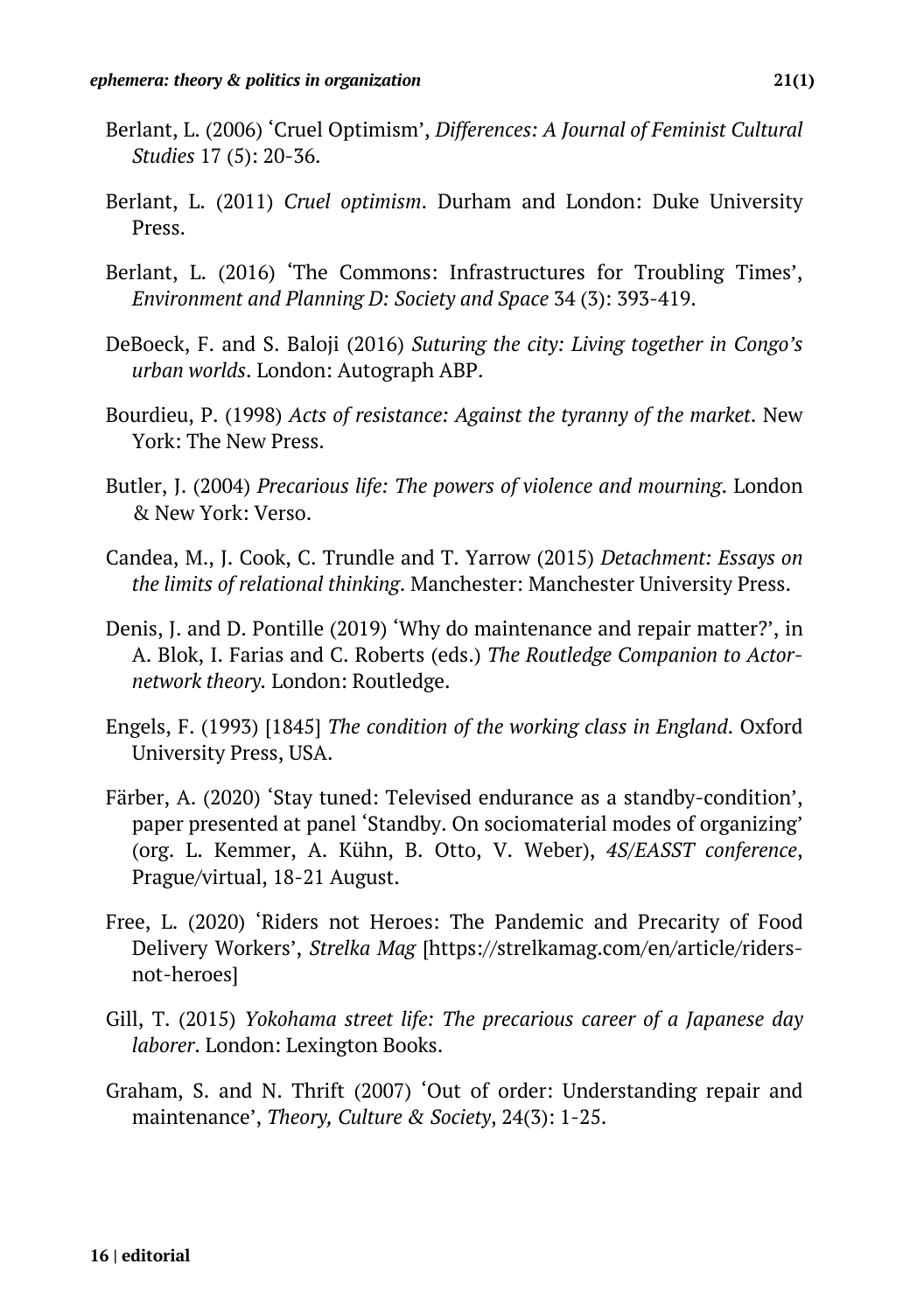- Gutiérrez-Rodríguez, E. (2010) *Migration, domestic work and affect: A decolonial approach on value and the feminization of labor*. New York: Routledge.
- Heidegger, M. (1977) *The Question Concerning Technology and Other Essays*. New York: Harper and Row.
- Jackson, S. (2014) 'Rethinking repair', in T. Gillespie, P. Boczkowski and K. Foot (eds.) *Media technologies: Essays on communication, materiality, and society.* Cambridge: MIT Press.
- Joronen, M. (2017) Spaces of waiting: Politics of precarious recognition in the occupied West Bank. *Environment and Planning D: Society and Space*, 35(6): 994-1011.
- Jeffrey, C. (2008) 'Guest Editorial: Waiting', *Environment and Planning D: Society and Space* 26(6): 954-958.
- Jokinen, E. (2016). 'Precarious everyday agency', *European Journal of Cultural Studies* (19), 85–99.
- Kemmer, L. and A. Simone (2021) 'Standing by the promise. Acts of anticipation in Rio and Jakarta', *Environment and Planning D: Society and Space,* online first. [https://doi.org/10.1177/0263775820982997].
- Knox, H., D. O'Doherty, T. Vurdubakis and C. Westrup (2015) 'Something happened: Spectres of organization/disorganization at the airport', *Human Relations,* 68(6): 1001-1020.
- Kühn, A. (forthcoming) 'Infrastructural Standby: Caring for loose relations', *ephemera. theory and politics in organization* 21(2).
- de Laet, M. and A. Mol (2000) 'The Zimbabwe bush pump: Mechanics of a fluid technology', *Social Studies of Science*, 30(2): 225-263.
- Law, J. (2010) 'Care and killing: Tensions in Veterinary Practice', in A. Mol, I. Moser and J. Pols (eds.) *Care in practice: On tinkering in clinics, homes and farms.* transcript: Bielefeld.
- Marx, K. (2004) [1867] *Capital: Volume I*. Penguin UK.
- Marx, K. (2013) *Capital: A critical analysis of capitalist production*. Ware: Wordsworth Editions.
- Mbembe, A. (2004) 'Aesthetics of superfluity', *Public culture*, 16(3): 373-405.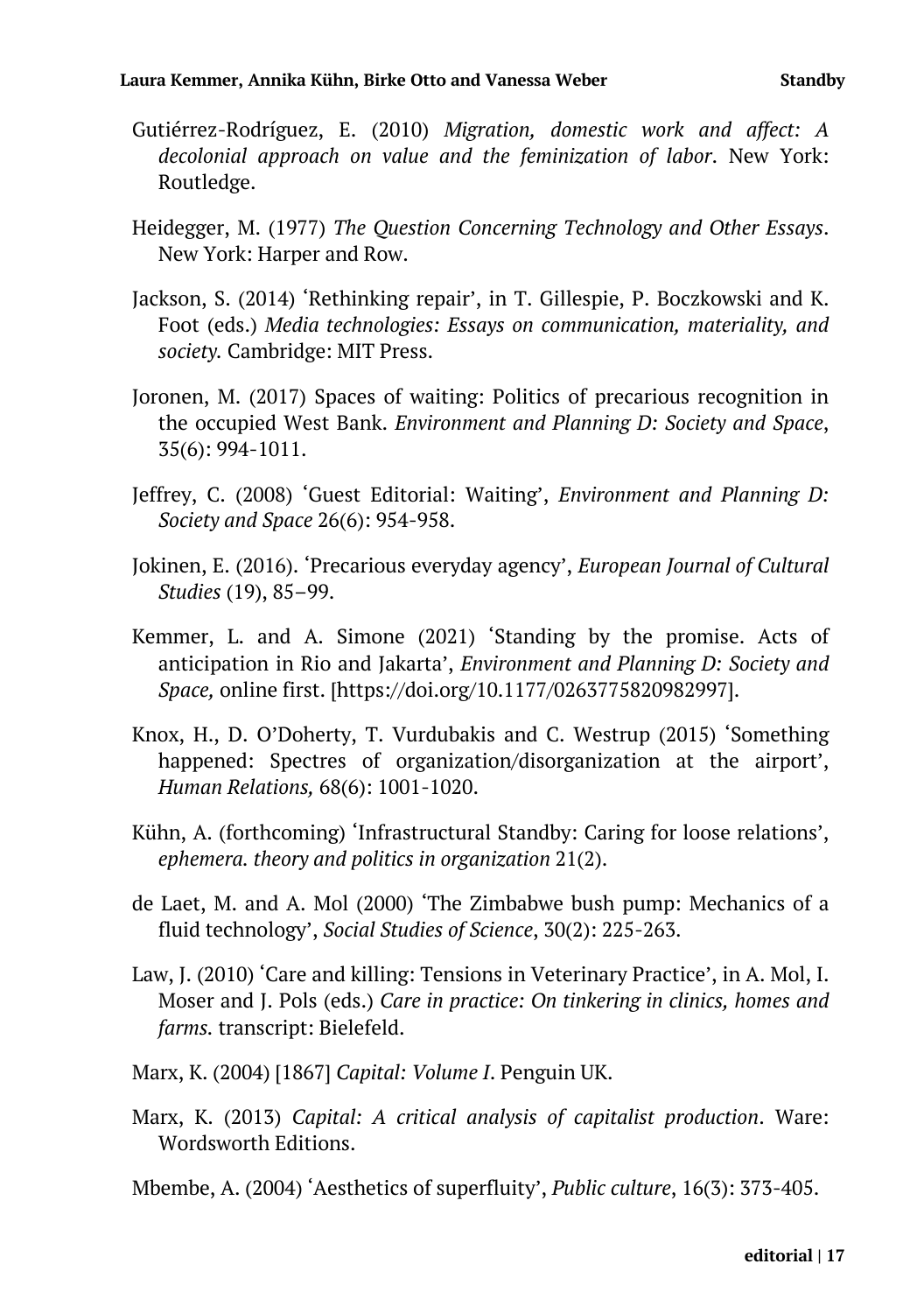- Mol, A. (2008) *The logic of care: Health and the problem of patient choice.* London: Routledge.
- Mol, A., Moser, I. and J. Pols (2010) *Care in practice: On tinkering in clinics, homes and farms*. transcript: Bielefeld.
- Müller, F. and P. Weir (2018) 'Ontology, Technology and Amsterdam's DNA spray "standing reserve"', *unpublished manuscript*.
- Otto, B. and A. Strauss (2019) 'The Novel as Affective Site: Uncertain work as impasse in "Wait Until Spring, Bandini"'*, Organization Studies,* 40(12): 1805-1822
- Povinelli, E. (2011) *Economies of Abandonment. Social Belonging and Endurance in Late Liberalism*. Durham and London: Duke University Press.
- Scholz, T. (2017) *Uberworked and Underpaid: How Workers Are Disrupting the Digital Economy*. John Wiley & Sons.
- Simondon, G. (2009) 'The Position of the Problem of Ontogenesis', trans. G. Flanders, *Parrhesia*, 7: 4-16.
- Simone, A. (2017) 'All Over the Place: The arts of standing still', paper presented at the *Annual Meeting of the American Association of Geographers*, Boston, 9-11 April.
- Stäheli, U. (2013) 'Entnetzt Euch! Praktiken und Ästhetiken der Anschlusslosigkeit', *Mittelweg,* 36 (4): 3-28.
- Stanford, J. (2017) 'The resurgence of gig work: Historical and theoretical perspectives', *The Economic and Labour Relations Review,* 28 (3): 382-401.
- Strathern, M. (1996) 'Cutting the Network', *The Journal of the Royal Anthropological Institute,* 2(3): 517-535.
- Straughan, E., Bissell, D. and A. Gorman-Murray (2020) 'The politics of stuckness: Waiting lives in mobile worlds', *Environment and Planning C: Politics and Space*, 38(4): 636-655.
- Valenzuela Jr, A. (2003) 'Day Labor Work', *Annual Review of Sociology,* 29(1): 307-33.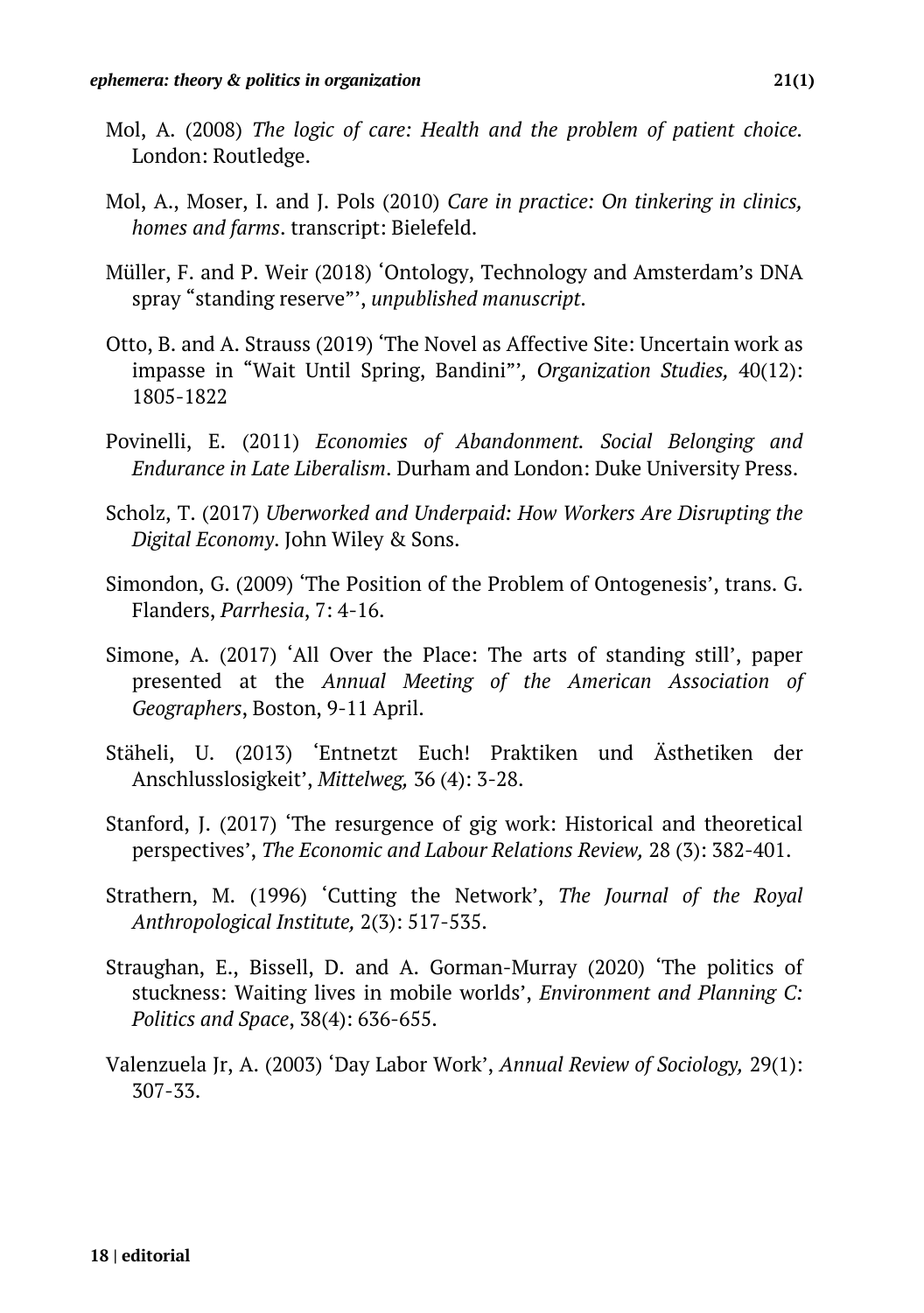- Weber, V. (2020) 'Filtering data: Exploring the sociomaterial production of air', *ephemera. theory and politics in organization.* online first [http://www.ephemerajournal.org/contribution/filtering-data-exploringsociomaterial-production-air].
- Weszkalnys, G. (2016) 'Infrastructure as gesture', in P. Harvey, C.B. Jensen and A. Morita (eds.) *Infrastructures and social complexity: A companion*. London and New York: Routledge.

#### **acknowledgements**

We are grateful for the intellectual, practical, motivational, and institutional support we have received over the years of involvement in developing this special issue. We would particularly like to thank Tim Edensor, who participated in an initial workshop on 'The Hidden Life of Infrastructures' at Hamburg University in 2016; all participants of the 2017 *AAG* panel 'Standby Infrastructures', particularly David Bissell, who provided critical and longlasting input as a commentator; all participants of the 2020 *EASST/4S* conference panel 'Standby as socio-material mode of organizing'. Here, Joe Devillle offered indispensable feedback as a discussant and attentive reader, which helped to shape the arguments of our editorial. Many thanks to the *ephemera* collective for giving us the organizational framework and freedom to work so intensively on this topic, and, of course, for your invaluable review of this editorial. Thanks to the Department of Management, Politics and Philosophy at *Copenhagen Business School* which provided financial support, and, last but not least, a big shout-out to our colleagues at the Graduate School 'Loose Connections. Collectivity in Digital and Urban Space', *University of Hamburg*, Germany, especially to Alexa Färber and Urs Stäheli.

#### **the authors**

Laura Kemmer is a postdoctoral researcher at the Department for Human Geography, Humboldt-Universität zu Berlin, working on urban and infrastructural transitions across the Global North and South. She has explored how infrastructural standby generates new modes of un/relating in *Bonding: Infrastructure, affect, and the emergence of urban collectivity* (Berghahn, forthcoming) and 'Standing by the